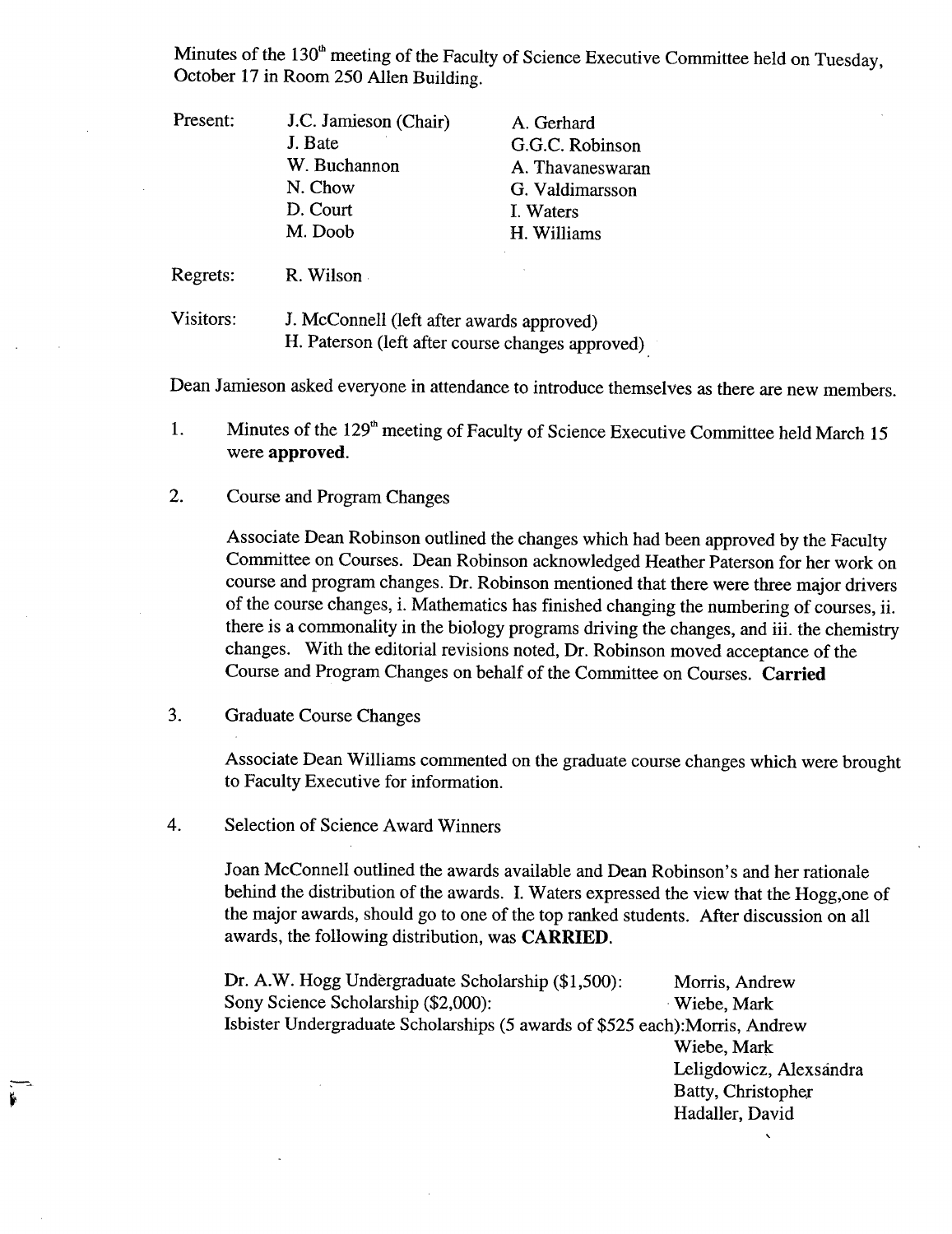| Dr. Diane Dowling Scholarship – one award of \$600 and one award of \$500 (two awards   |                         |  |  |
|-----------------------------------------------------------------------------------------|-------------------------|--|--|
| shared equally at \$550 each):                                                          | Matheson, Heather       |  |  |
|                                                                                         | Angelovska, Tatjana     |  |  |
| Benjamin Cohen Scholarship (\$325)                                                      | Hadaller, David         |  |  |
| Dr. Maxwell S. Rady Scholarship in Science (\$225 shared equally between two students). |                         |  |  |
|                                                                                         | Yeung, Gordon           |  |  |
|                                                                                         | Northcott, James        |  |  |
| Classes '43 & '68 Reunion Scholarship (\$300):                                          | Nikkel, Timothy         |  |  |
| Rosabelle Searle Leach Scholarship (\$200 shared equally between two students):         |                         |  |  |
|                                                                                         | Leligdowicz, Alexsandra |  |  |
|                                                                                         | Batty, Christopher      |  |  |
| Women in the Physical Sciences 2000 (\$3,493):                                          |                         |  |  |
| The \$2,000 scholarship awarded to:                                                     | Ramachandran, Shanta    |  |  |
| The remaining \$1,493 split equally between two students:                               |                         |  |  |
|                                                                                         | Wang, Sony              |  |  |
|                                                                                         | Dubuc, Louissa          |  |  |
| Mark G. Smerchanski Memorial Scholarship for Women in the Physical Sciences:            |                         |  |  |
|                                                                                         | Fallis, Jennifer        |  |  |
|                                                                                         |                         |  |  |

*5.* Dean's Report

The Dean reported on the following:

- Visits to departments are underway;
- The Strategic Development Initiative and the request for new positions;
- Upcoming meeting with Vice-President McAdam and items to bring up with him including the Strategic Development Initiative, the holdup on reconstruction at Delta, how we plan to deal with integration of the Computer Science Development Plan into the budget;
- The Vice-President Gardner proposal for Creation of a Faculty of Earth, Environment and Resource Sciences; it will be brought up a Deans' Council on November 9.

Dean Jamieson responded 10 Dr. Chow's question; for which departments the positions been requested.

There was no further business and the meeting adjourned at  $4:10$  p.m.